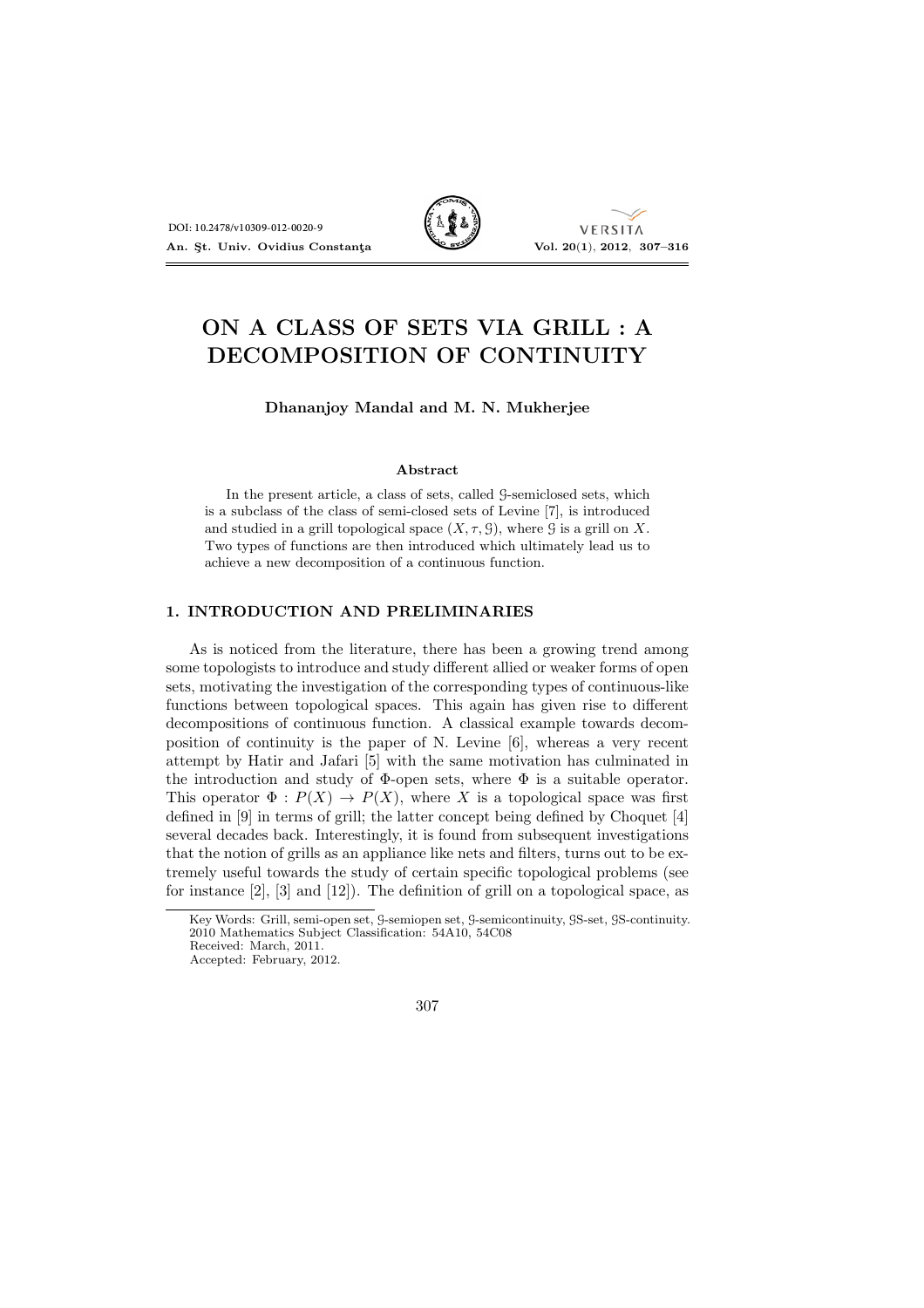given by Choquet [4], goes as follows: A non-null collection  $\mathcal G$  of subsets of a topological spaces  $X$  is said to be a grill on  $X$  if

(i)  $\phi \notin \mathcal{G}$ , (ii)  $A \in \mathcal{G}$  and  $A \subseteq B \subseteq X \Rightarrow B \in \mathcal{G}$ , and (iii)  $A, B \subseteq X$  and  $A \cup B \in \mathcal{G} \Rightarrow A \in \mathcal{G}$  or  $B \in \mathcal{G}$ .

For a grill G on a topological space  $(X, \tau)$ , an operator  $\Phi$  from the power set  $P(X)$  of X to  $P(X)$  was defined in [9] in the following manner : For any  $A \in P(X), \ \Phi(A) = \{x \in X : U \cap A \in \mathcal{G}, \text{ for each open neighbourhood } U \text{ of }$ x}. Then the operator  $\Psi: P(X) \to P(X)$ , given by  $\Psi(A) = A \bigcup \Phi(A)$  (for  $A \subseteq X$ , was also shown in [9] to be a Kuratowski closure operator, defining a unique topology  $\tau_{\mathcal{G}}$  ( say ) on X such that  $\tau \subseteq \tau_{\mathcal{G}}$ .

As mentioned above, Hatir and Jafari [5] utilized the operator  $\Phi$  to accomplish their decomposition of continuity. Our intention in the present article is to pursue the trend. To that end, we introduce to start with, a kind of closed set, termed G-semiclosed, defined in terms of a grill G and the said operator Φ. Among other things it is shown in Section 2 that every G-semiclosed set is semi-closed  $[7]$ , but is independent of the concept of  $\mathcal{G}\text{-closedness}$  ( $[5]$ ,  $[11]$ ). We then take up the task of decomposition of continuity in Section 3. For that we have defined a type of sets, dubbed GS-sets, and this has enabled us to achieve finally the desired decomposition. In the process we obtain a decomposition of openness of subsets in a grill topological space.

In what follows in this paper, a space  $X$  will always be taken to stand for a topological space  $(X, \tau)$ . If  $A \subseteq X$ , we shall adhere to the usual convention to write int(A) and cl(A) respectively for interior and closure of a set A in  $(X, \tau)$ . Whenever we say that a subset  $A$  of a space  $X$  is open (resp. closed), it will mean that A is open (resp. closed) in  $(X, \tau)$ . For open and closed sets with respect to any other topology on X, e.g.  $\tau<sub>G</sub>$ , we would write ' $\tau<sub>G</sub>$ -open' and ' $\tau_{\mathsf{G}}$ -closed'. A subset A of  $(X,\tau)$  is said to be semi-open [7] if  $A \subseteq \text{cl}(\text{int}(A)).$ A topological space  $(X, \tau)$  with a grill G on X, denoted by  $(X, \tau, \mathcal{G})$ , will be called a grill topological space. We now recall a few results from [9] to be used in the sequel.

**Theorem 1.1.** Let  $(X, \tau)$  be a topological space and G be grill on X. Then for any  $A, B \subseteq X$  the following hold:

(a)  $A \subseteq B \Rightarrow \Phi(A) \subseteq \Phi(B)$ .

(b)  $\Phi(A \cup B) = \Phi(A) \cup \Phi(B)$ . (c)  $\Phi(\Phi(A)) \subseteq \Phi(A) = \text{cl}((\Phi(A))) \subseteq \text{cl}(A)$ .

**Theorem 1.2.** Let G be grill on a topological space  $(X, \tau)$ . If  $U \in \tau$ , then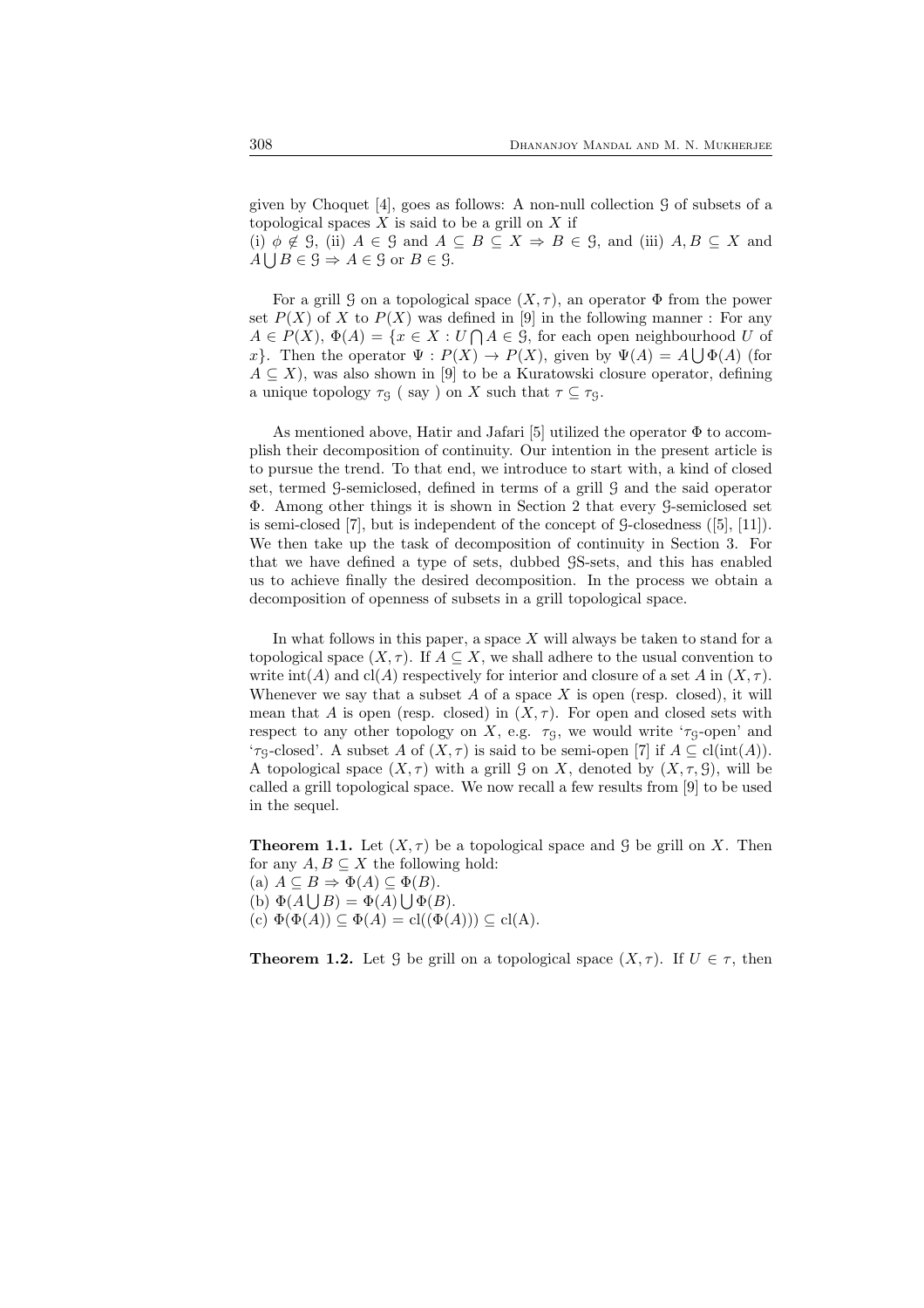$U \bigcap \Phi(A) = U \bigcap \Phi(U \bigcap A)$ , for any  $A \subseteq X$ .

## 2. SEMI-OPEN SETS WITH RESPECT TO A GRILL

We begin by introducing a generalized class of semi-open sets in terms of grills as follows.

**Definition 2.1.** A subset A of a grill topological space  $(X, \tau, \mathcal{G})$  is said to be semi-open with respect to the grill G or simply G-semiopen (resp. G-open [11] or  $\Phi$ -open[5]) if  $A \subseteq \Psi(\text{int}(A))$  (resp.  $A \subseteq \text{int}(\Phi(A))$ ). The complement of a G-semiopen (resp. G-open or Φ-open) set is called a G-semiclosed (resp. G-closed or Φ-closed) set.

#### Remarks 2.2.

(a) The Example 2.1 in [5] for showing the mutual independence of the concept of openness and Φ-openness is wrong. Actually the collection G taken in the said example is not at all a grill. We give an example here (see Example 2.3) to establish the mutual independence of openness and Φ-openness.

(b) Every G-semiopen set is semi-open. In fact, let A be G-semiopen in  $(X, \tau, \mathcal{G})$ . Then  $A \subseteq \Psi(\text{int}(A)) = \text{int}(A) \cup \Phi(\text{int}(A)) \subseteq \text{int}(A) \cup \text{cl}(\text{int}(A))$  (by Theorem  $1.1$ ) = cl(int(A)). This shows that A is semi-open. That the converse is false is shown below (see Example 2.4).

(c) The concepts of G-semiopen and G-open sets are independent of each other (see Example 2.5).

## Examples 2.3.

(i) Let  $X = \{a, b, c\}, \tau = \{\phi, \{a\}, \{b, c\}, X\}$  and  $\mathcal{G} = \{\{a\}, \{a, c\}, \{a, b\}, X\}.$ Then  $(X, \tau)$  is a topological space and G is a grill on X. Take  $U = \{b, c\} \in \tau$ . But  $\Phi(U) = \phi$  so that U is not  $\Phi$ -open.

(ii) Let  $X = \{a, b, c\}, \tau = \{\phi, \{a\}, \{b, c\}, X\}$  and  $\mathcal{G} = \{\{a\}, \{c\}, \{a, c\}, \{a, b\},$  ${b, c}, X$ . Then  $(X, \tau)$  is a topological space and G is a grill on X. Take  $A =$  ${a, c}$ . Then  $\Phi(A) = X$ , so that A is  $\Phi$ -open but A is not open in  $(X, \tau)$ .

**Example 2.4.** Let  $X = \{a, b, c\}$ ,  $\tau = \{\phi, \{b\}, \{c\}, \{b, c\}, X\}$  and  $\mathcal{G} = \{\{a\},\$  $\{a, b\}, \{a, c\}, X\}$ . Then  $(X, \tau)$  is a topological space and G is a grill on X. Suppose  $A = \{a, c\}$ . Then A is semi-open but it is not G-semiopen. In fact,  $\text{int}(A) = \{c\}$  and  $\Phi(\text{int}(A)) = \phi$ , so that  $\Psi(\text{int}(A)) = \{c\} \not\supseteq A$ .

#### Examples 2.5.

(i) Consider the grill topological space  $(X, \tau, \mathcal{G})$  where  $X = \{a, b, c\}, \tau =$  $\{\phi, \{a\}, \{b\}, \{a, b\}, X\}$  and  $\mathcal{G} = \{\{c\}, \{a, c\}, \{b, c\}, X\}$ . Suppose  $A = \{a, b\}$ .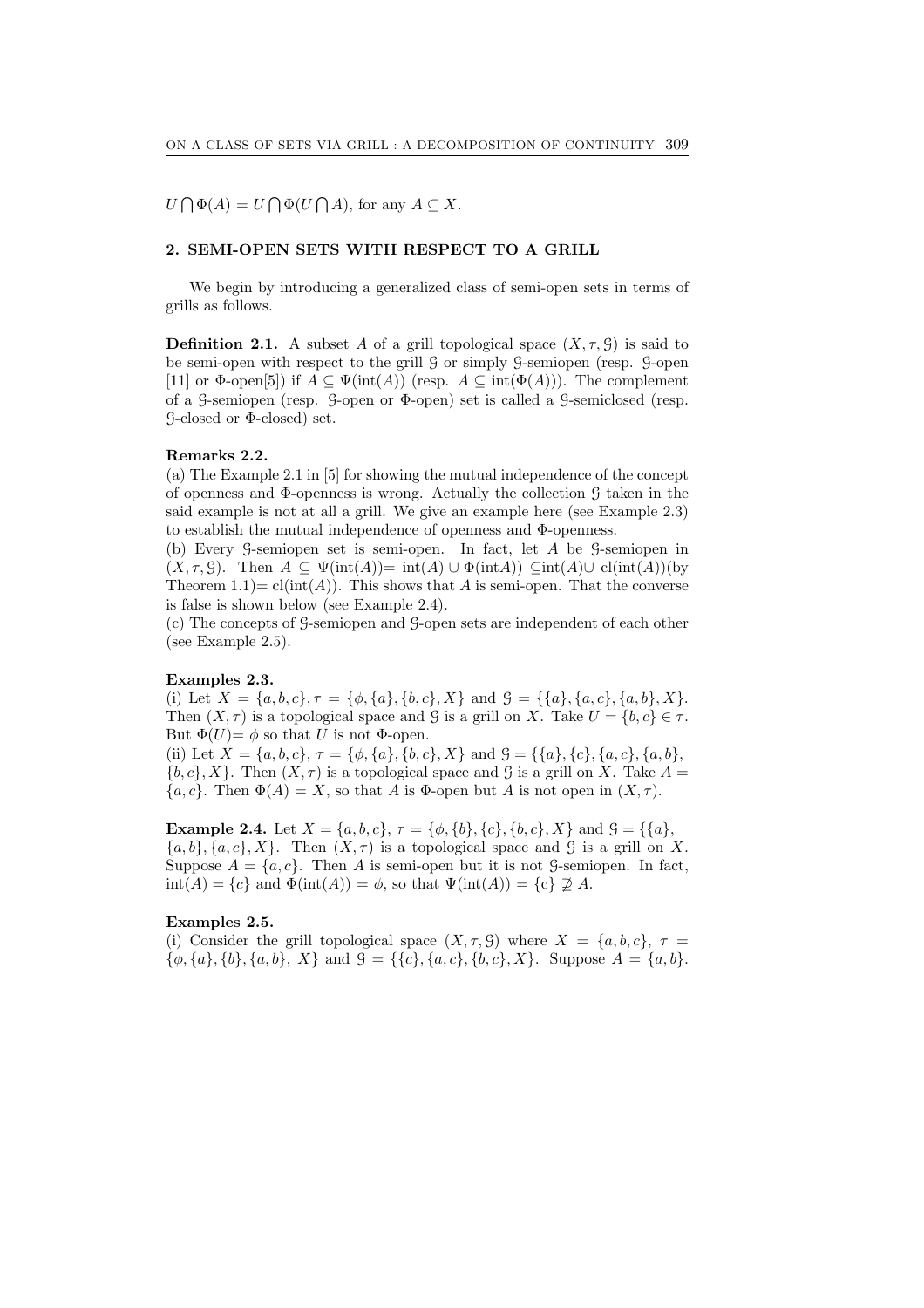Then  $\Phi(A) = \phi$  so that A is not  $\Phi$ -open. But A is G-semiopen as  $int(A)$ =  $\{a,b\}$  and  $\Phi(int(\{a,b\})) = \phi$ , so that  $\Psi(int(\{a,b\})) = \{a,b\} = A$ . (ii) Let  $X = \{a, b, c\}, \tau = \{\phi, \{a\}, \{b, c\}, X\}$  and consider the grill  $\mathcal{G} = \{\{a\}, \{c\}, \{c\}, X\}$  ${a, b}, {a, c}, {b, c}, X$  on X. Suppose  $A = {a, c}$ . Then A is G-open but not G-semiopen. In fact,  $\Phi(A) = \{a, b, c\} = X \Rightarrow A \subseteq \text{int}(\Phi(A)) \Rightarrow A$  is G-open; again,  $\text{int}(A) = \{a\}, \Phi(\{a\}) = \{a\}$  and  $\Psi(\text{int}(\{a\})) = \{a\} \nsubseteq A \Rightarrow A$  is not G-semiopen.

**Definition 2.6.** [10] Let X be a nonempty set and  $(\phi \neq)A \subseteq X$ . Then

$$
[A] = \{ B \subseteq X : A \cap B \neq \phi \}
$$

is a grill on  $X$ , called the principal grill generated by  $A$ .

**Remark 2.7.** In the case of the principal grill  $[X]$  generated by X, it is known [10] that  $\tau = \tau_{[X]}$ , so that any [X]-semiopen set becomes simply a semi-open set and vice-versa.

**Theorem 2.8.** Let  $(X, \tau)$  be a topological space and G be a grill on X. Then a subset A of X is G-semiopen iff  $\Psi(A) = \Psi(int(A)).$ **Proof.** Let A be G-semiopen. Then as  $\Psi$  is monotonic and idempotent,

 $\Psi(A) \subseteq \Psi(\Psi(int(A))) = \Psi(int(A)) \subseteq \Psi(A) \Rightarrow \Psi(A) = \Psi(int(A)).$ The converse is trivial.

**Theorem 2.9.** Let  $(X, \tau)$  be a topological space and G be a grill on X. If a subset A of X is G-semiclosed, then  $int(\Psi(A)) \subset A$ .

**Proof.** Suppose A is G-semiclosed. Then  $X \setminus A$  is G-semiopen and hence  $X \setminus A \subseteq \Psi(\text{int}(X \setminus A)) \subseteq \text{cl}(\text{int}(X \setminus A)) = X\setminus \text{int}(\text{cl}(A)) \subseteq X\setminus \text{int}(\Psi(A)) \Rightarrow$  $int(\Psi(A)) \subseteq A$ .

Remark 2.10. The converse of the above theorem is false as shown in the following example.

**Example 2.11.** Consider the grill topological space  $(X, \tau, \mathcal{G})$  where  $X =$  ${a, b, c}, \tau = {\phi, {a}, {b, c}, X}$  and  $\mathcal{G} = {\{a\}, {a, b}, {a, c}, X}.$  Suppose  $A =$  $\{a, c\}$ . Then A is not G-semiclosed but  $\text{int}(\Psi(A)) \subseteq A$ . In fact,  $\Phi(A) = \{a\}$ . Thus  $\Psi(A) = A \cup \Phi(A) = \{a, c\}$  and hence  $\text{int}(\Psi(A)) \subseteq A$ . Again  $X \setminus A =$  $\{b\}.$  Thus int $(\{b\}) = \phi$  so that  $\Psi(\text{int}\{b\}) = \phi \not\supseteq \{b\} = X \setminus A$  and hence  $X \setminus A$ is not  $\mathcal{G}\text{-semiopen} \Rightarrow A$  is not  $\mathcal{G}\text{-semiclosed}.$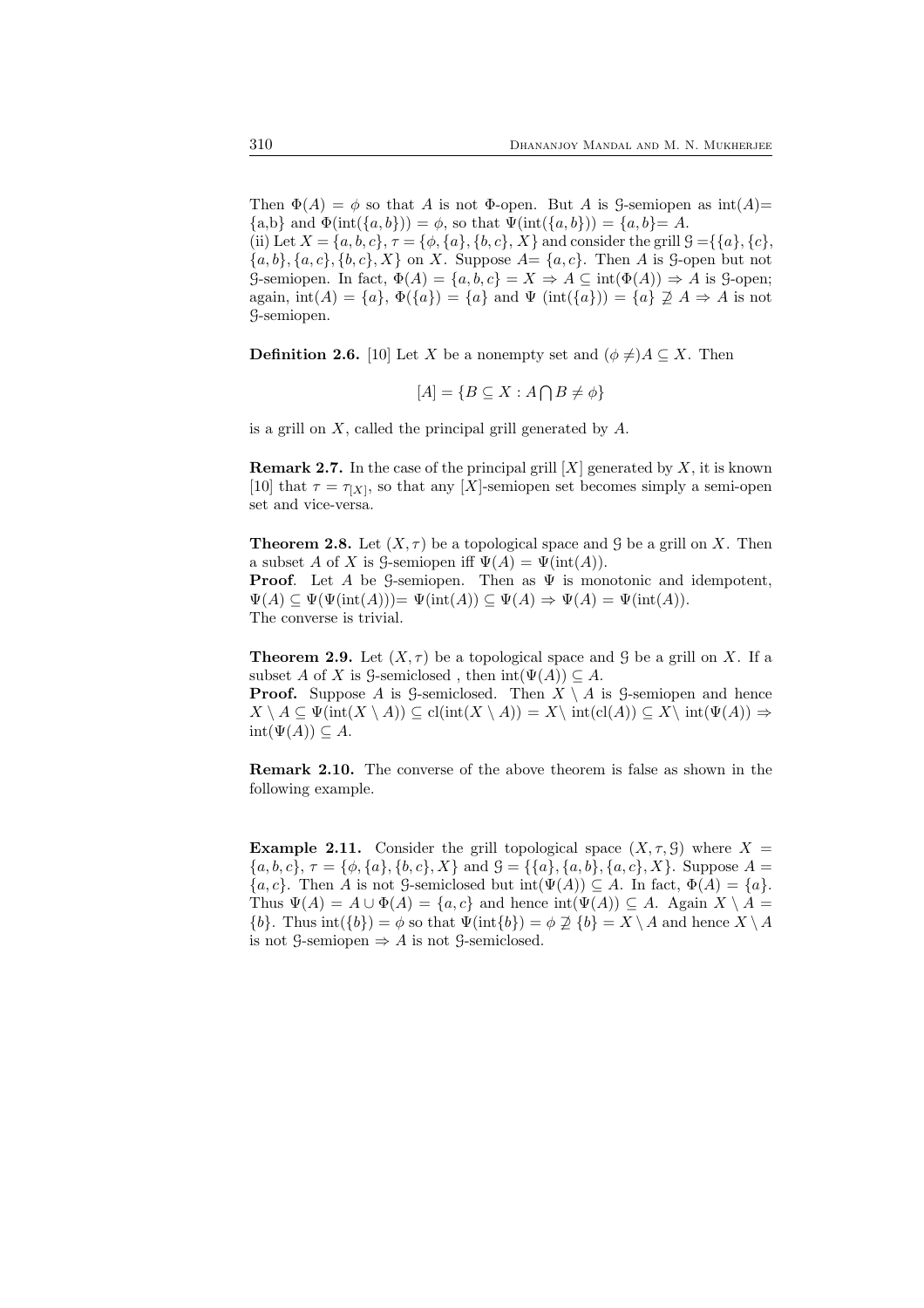**Theorem 2.12.** Let  $(X, \tau, \mathcal{G})$  be a grill topological space and A be a subset of X such that  $X\int(\Psi(A)) = \Psi(\text{int}(X \setminus A))$ . Then A is G-semiclosed iff  $int(\Psi(A)) \subseteq A$ .

Proof. One part follows from Theorem 2.9.

Conversely, suppose that  $int(\Psi(A)) \subseteq A$ . Then  $X \setminus A \subseteq X \setminus int(\Psi(A)) =$  $\Psi(int(X \setminus A)) \Rightarrow X \setminus A$  is  $\mathcal{G}\text{-semiclosed.}$ 

**Theorem 2.13.** Let  $(X, \tau)$  be a space and G be a grill on X. Then a subset A of X is G-semiopen iff there exists a  $U \in \tau$  such that  $U \subseteq A \subseteq \Psi(U)$ . **Proof.** Suppose A is G-semiopen. Then  $A \subseteq \Psi(int(A))$ . Put  $int(A) = U$ . Then  $U \subseteq A \subseteq \Psi(U)$ , where  $U \in \tau$ .

Conversely, let  $U \subseteq A \subseteq \Psi(U)$  for some  $U \in \tau$ . Now  $U \subseteq A \Rightarrow U \subseteq int(A) \Rightarrow$  $\Psi(U) \subseteq \Psi(\text{int}(A)) \Rightarrow A \subseteq \Psi(\text{int}(A)) \Rightarrow A$  is g-semiopen.

Remark 2.14. At this point it is quite pertinent to raise the question whether the semi-openness of a set in  $(X, \tau<sub>G</sub>)$  is same as the G-semiopenness of the set in  $(X, \tau, \mathcal{G})$ . The following example answers the question in the negative.

**Example 2.15.** Consider the grill topological space  $(X, \tau, \mathcal{G})$ , where  $X =$  ${a, b, c}, \tau = {\phi, {a}, {b, c}, X} \text{ and } \mathcal{G} = {\{a\}, {c}, {a, c}, {a, b}, {b, c}, X\}.$ Then  $\tau_{\mathcal{G}} = \{\phi, \{a\}, \{c\}, \{a, c\}, \{b, c\}, X\}$ . Here  $A = \{a, c\}$  is open and hence semi-open in  $(X, \tau<sub>G</sub>)$ . But A is not G-semiopen in  $(X, \tau, \mathcal{G})$ .

**Theorem 2.16.** Let  $(X, \tau)$  be a space and G be a grill on X. Let A, B be subsets of X such that  $A \subseteq B \subseteq \Psi(A)$ . If A is G-semiopen, then B is also G-semiopen.

**Proof.** Let A be G-semiopen. Then there exists  $U \in \tau$  such that  $U \subseteq A \subseteq$  $\Psi(U) \Rightarrow U \subseteq A \subseteq B \subseteq \Psi(A) \subseteq \Psi(\Psi(U)) = \Psi(U)$  and hence  $U \subseteq B \subseteq \Psi(U)$ for some  $U \in \tau \Rightarrow B$  is  $\mathcal{G}$ -semiopen.

**Theorem 2.17.** Let  $(X, \tau)$  be a space and  $\mathcal{G}$  be a grill on X. (a) If  $\{U_{\alpha} : \alpha \in \Lambda\}$  is a family of G-semiopen sets, then  $\bigcup \{U_{\alpha} : \alpha \in \Lambda\}$  is G-semiopen.

(b) If  $A(\subseteq X)$  is G-semiopen and  $U \in \tau$ , then  $A \cap U$  is G-semiopen.

**Proof.** (a) Suppose  $U_{\alpha}$  is G-semiopen, for each  $\alpha \in \Lambda$ . Then  $U_{\alpha} \subseteq \Psi(\text{int}(U_{\alpha}))$ , for each  $\alpha \in \Lambda \Rightarrow |$ α∈Λ  $U_\alpha \subseteq [$   $]$ α∈Λ  $\Psi(\text{int}(U_{\alpha})) \subseteq \Psi(\text{int} \cup$ α∈Λ  $(U_{\alpha})$ ). This shows that  $\bigcup \{U_\alpha : \alpha \in \Lambda\}$  is *S*-semiopen.

(b) Let A be G-semiopen and  $U \in \tau$ . Then  $A \subseteq \Psi(\text{ int}(A))$ . Now,  $A \cap U \subseteq$  $\Psi(\text{int}(A)) \bigcap U = (\text{int}(A) \bigcup \Phi(\text{int}(A))) \bigcap U = (\text{int}(A) \bigcap U) \bigcup (\Phi(\text{int}(A)) \bigcap U) \subseteq$  $\text{int}(A \bigcap U) \bigcup \Phi(\text{int}(A) \bigcap U)$  (using Theorem 1.2) =  $\text{int}(A \bigcap U) \bigcup \Phi(\text{int}(A \bigcap U))$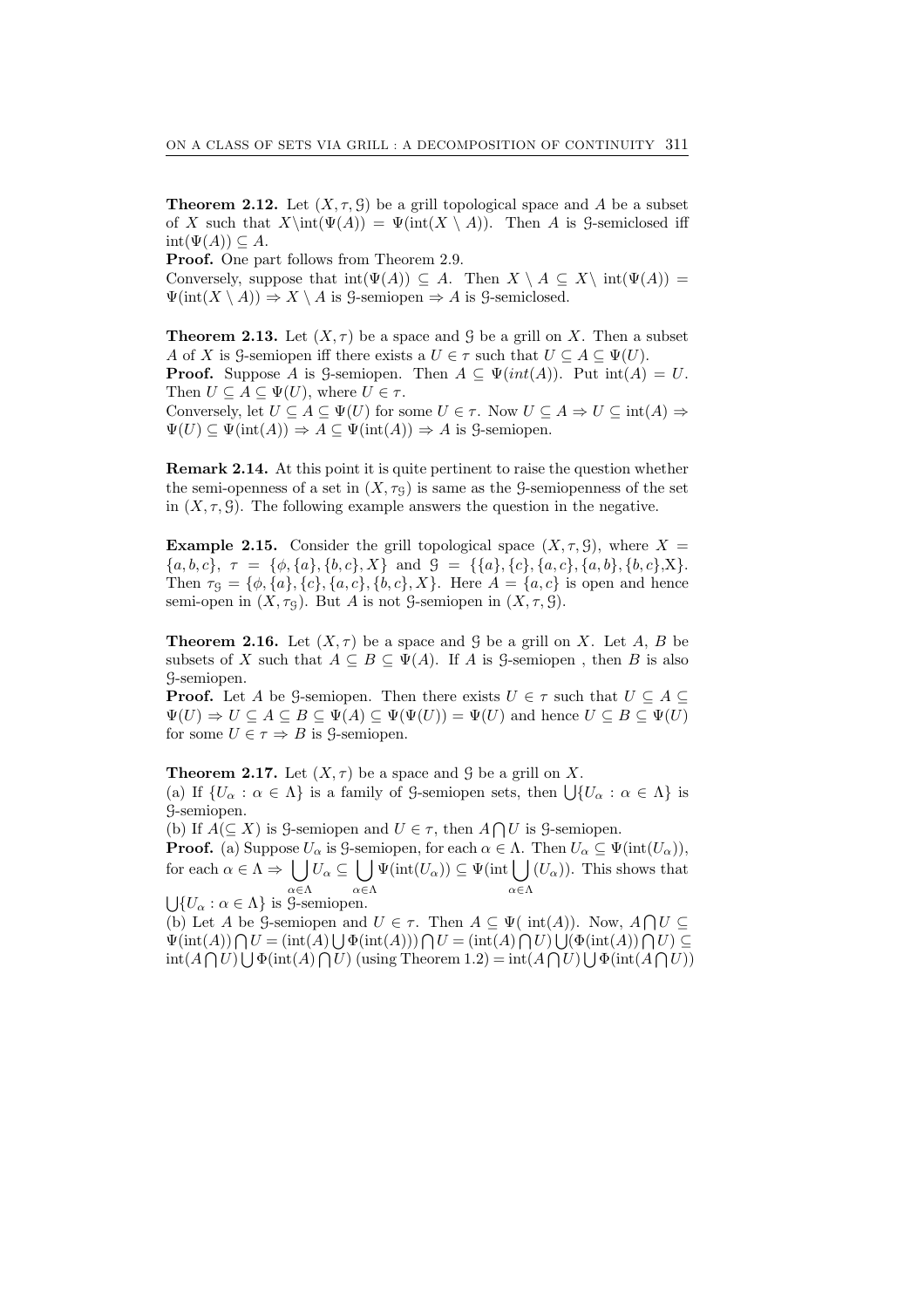$=\Psi(\text{int}(A\bigcap U)) \Rightarrow A\bigcap U$  is *S*-semiopen.

## 3. G-SEMICONTINUOUS AND G-SEMICLOSED FUNCTIONS

**Definition 3.1.** A function  $f : (X, \tau, \mathcal{G}) \to (Y, \sigma)$  is said to be G-semicontinuous (resp. semi-continuous [7]) if  $f^{-1}(V)$  is  $\mathcal G$ -semiopen (resp. semi-open) for each  $V \in \sigma$ .

Remark 3.2. It is easy to see that

continuity  $\Rightarrow$  9-semicontinuity  $\Rightarrow$  semi-continuity.

But the reverses of the above implications are false as is shown below.

#### Examples 3.3.

(i) Let  $X = \{a, b, c, d\}, \tau = \{\phi, \{d\}, \{a, c\}, \{a, c, d\}, X\}$ and  $\mathcal{G} = \{\{d\}, \{a, d\}, \{b, d\}, \{c, d\}, \{a, b, d\}, \{a, c, d\}, \{b, c, d\}, X\}.$ We define a function  $f : (X, \tau, \mathcal{G}) \to (X, \tau)$  as follows:

$$
f(a) = f(b) = f(c) = d
$$
 and  $f(d) = c$ .

Then it is easy to see that f is semi-continuous but not G-semicontinuous (in fact,  $A = \{d\} \in \tau$  and  $f^{-1}(\{d\}) = \{a, b, c\}$  is not G-semiopen). (ii) Let  $X = \{a, b, c, d\}, \tau = \{\phi, \{a\}, \{b, d\}, \{a, b, d\}, X\}$ and  $\mathcal{G} = \{\{a\}, \{a, b\}, \{a, c\}, \{a, d\}, \{a, b, c\}, \{a, b, d\}, \{a, c, d\}, X\}; Y = \{x, y\}$ and  $\sigma = {\phi, \{x\}, Y\}}$ . We define a function  $f : (X, \tau, \mathcal{G}) \to (Y, \sigma)$  as

$$
f(a) = f(c) = x
$$
 and  $f(b) = f(d) = y$ .

Then f is not continuous but it is G-semicontinuous. In fact, it is easy to check that  $A \subseteq \Psi(int(A)),$  where  $A = f^{-1}(\lbrace x \rbrace)$ .

**Theorem 3.4.** For a function  $f : (X, \tau, \mathcal{G}) \to (Y, \sigma)$ , the following are equivalent:

(a) f is G-semicontinuous.

(b) The inverse image of each closed subset of Y is G-semiclosed.

(c) For each  $x \in X$  and each  $V \in \sigma$  containing  $f(x)$ , there exists a G-semiopen set U containing x such that  $f(U) \subseteq V$ .

**Proof.** (a) $\Leftrightarrow$ (b): It is clear.

(a)  $\Rightarrow$  (c): Let  $V \in \sigma$  and  $f(x) \in V(x \in X)$ . Then by (a),  $f^{-1}(V)$  is a  $\mathcal{G}$ semiopen set containing x. Taking  $f^{-1}(V) = U$ , we have  $x \in U$  and  $f(U) \subseteq V$ . (c)⇒(a): Let V be any open set in Y and  $x \in f^{-1}(V)$ . Then  $f(x) \in V \in \sigma$ and hence by (c), there exists a  $\mathcal{G}$ -semiopen set U containing x such that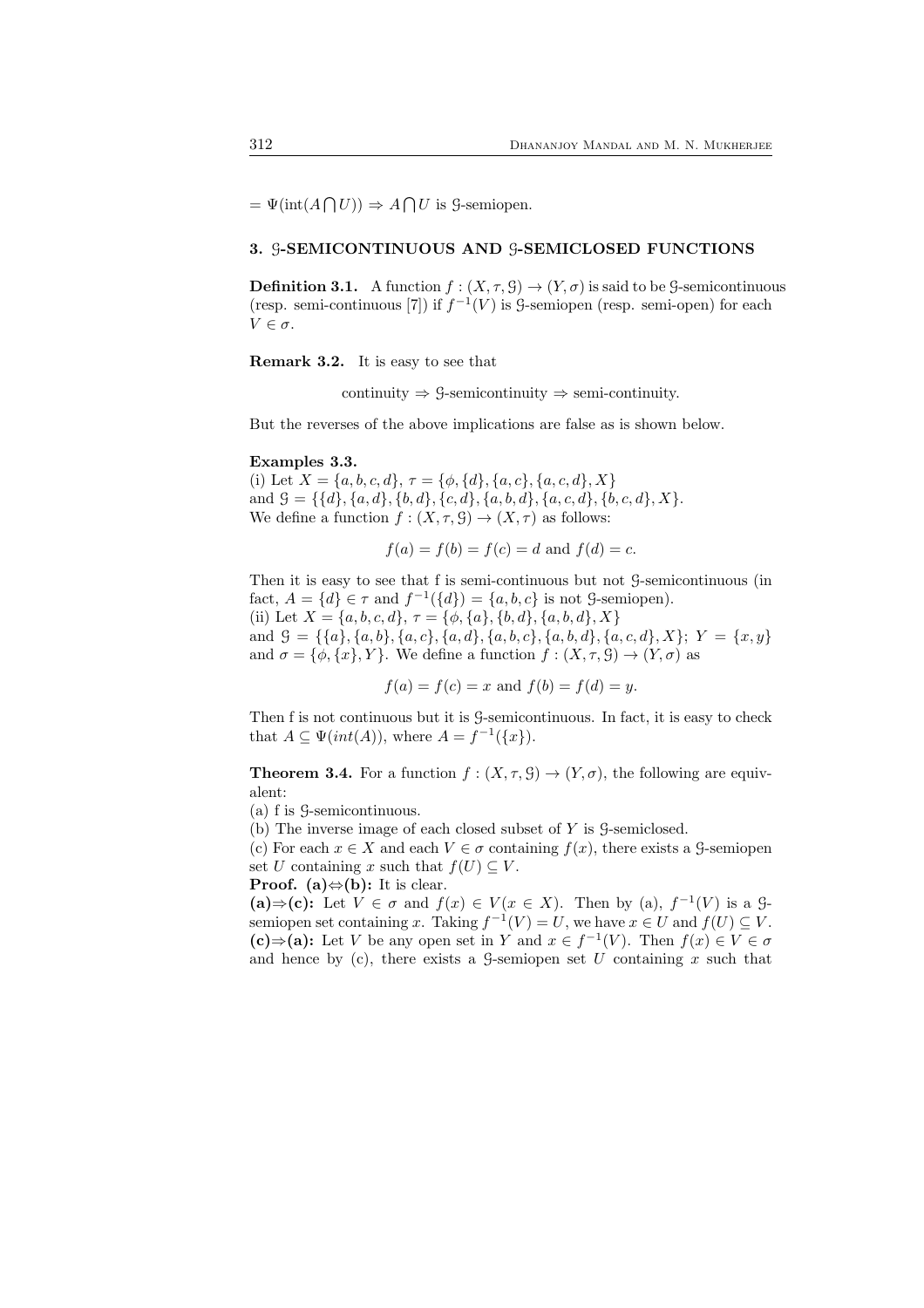$f(U) \subseteq V$ . Now  $x \in U \subseteq \Psi(\text{int}(U)) \subseteq \Psi$  (int  $(f^{-1}(V))$ ). This shows that  $f^{-1}(V) \subseteq \Psi(\text{int}(f^{-1}(V)))$ . Thus f is G-semicontinuous.

**Theorem 3.5.** A function  $f : (X, \tau, \mathcal{G}) \to (Y, \sigma)$  is  $\mathcal{G}$ -semicontinuous iff the graph function  $q: X \to X \times Y$ , defined by  $q(x) = (x, f(x))$ , for each  $x \in X$ , is G-semicontinuous.

**Proof.** Suppose that f is G-semicontinuous. Let  $x \in X$  and W be any open set in  $X \times Y$  containing  $q(x)$ . Then there exist  $U \in \tau$  and  $V \in \sigma$  such that  $g(x) = (x, f(x)) \in U \times V \subseteq W$ . Since f is G-semicontinuous, there exists a G-semiopen set G of X containing x such that  $f(G) \subseteq V$ . By Theorem 2.17 (b),  $G \cap U$  is 9-semiopen and  $g(G \cap U) \subseteq U \times V \subseteq W$ . This shows that g is G-semicontinuous.

Conversely, suppose that g is G-semicontinuous. Let  $x \in X$  and V be any open set in Y containing  $f(x)$ . Then  $X \times V$  is open in  $X \times Y$  and by Gsemicontinuity of  $g$ , there exists a  $\mathcal G$ -semiopen set U containing x such that  $g(U) \subseteq X \times V$ . Thus we have  $f(U) \subseteq V$  and hence f is G-semicontinuous.

**Definition 3.6.** Let  $(X, \tau)$  be a topological space and  $(Y, \sigma, \mathcal{G})$  a grill topological space. A function  $f : (X, \tau) \to (Y, \sigma, \mathcal{G})$  is said to be G-semiopen (resp. G-semiclosed) if for each  $U \in \tau$  (resp. closed set U in  $(X,\tau)$ ),  $f(U)$  is Gsemiopen (resp.  $\mathcal{G}\text{-semiclosed}$ ) in  $(Y, \sigma, \mathcal{G})$ .

**Definition 3.7.**[1] A function  $f : (X, \tau) \to (Y, \sigma)$  is said to be semi-open (resp. semi-closed) if for each  $U \in \tau$  (resp. for each closed set U in  $(X, \tau)$ ),  $f(U)$  is semi-open (resp. semi-closed) in  $(Y, \sigma)$ .

#### Remarks 3.8.

(a) Every open function is G-semiopen, but the converse is false as is shown in Example 3.9 .

(b) Every G-semiopen (resp. G-semiclosed) function is semi-open (resp. semiclosed); that the converses are false is shown in Example 3.10.

Example 3.9. Let  $X = \{a, b, c\}, \tau = \{\phi, \{a, b\}, X\}, \sigma = \{\phi, \{a\}, \{c\}, \{a, c\}, X\}$ and  $\mathcal{G} = \{\{a\}, \{a, b\}, \{a, c\}, X\}.$  Then the identity function  $f : (X, \tau) \rightarrow$  $(X, \sigma, \mathcal{G})$  is  $\mathcal{G}$ -semiopen but it is not open.

#### Examples 3.10.

(i) Let  $X = \{a, b, c\}, \tau = \{\phi, \{a, b\}, X\}$  and  $\sigma = \{\phi, \{a\}, X\}, \mathcal{G} = \{\{b\}, \{a, b\}, \{a, b\}, \{a, b\}, \{a, b\}, \{a, b\}, \{a, b\}, \{a, b\}, \{a, b\}, \{a, b\}, \{a, b\}, \{a, b\}, \{a, b\}, \{a, b\}, \{a, b\}, \{a, b\}, \{a, b\}, \{a, b\}, \{a, b\}, \{a, b\}, \{a, b\}, \{a, b\}, \{$  ${b, c}, X$ . Then the identity function  $f : (X, \tau) \to (X, \sigma, \mathcal{G})$  is semi-open, but not G-semiopen.

(ii) Let  $X = \{a, b, c\}, \tau = \{\phi, \{a\}, X\}$  and  $\sigma = \{\phi, \{b\}, \{c\}, \{b, c\}, X\}, \mathcal{G}$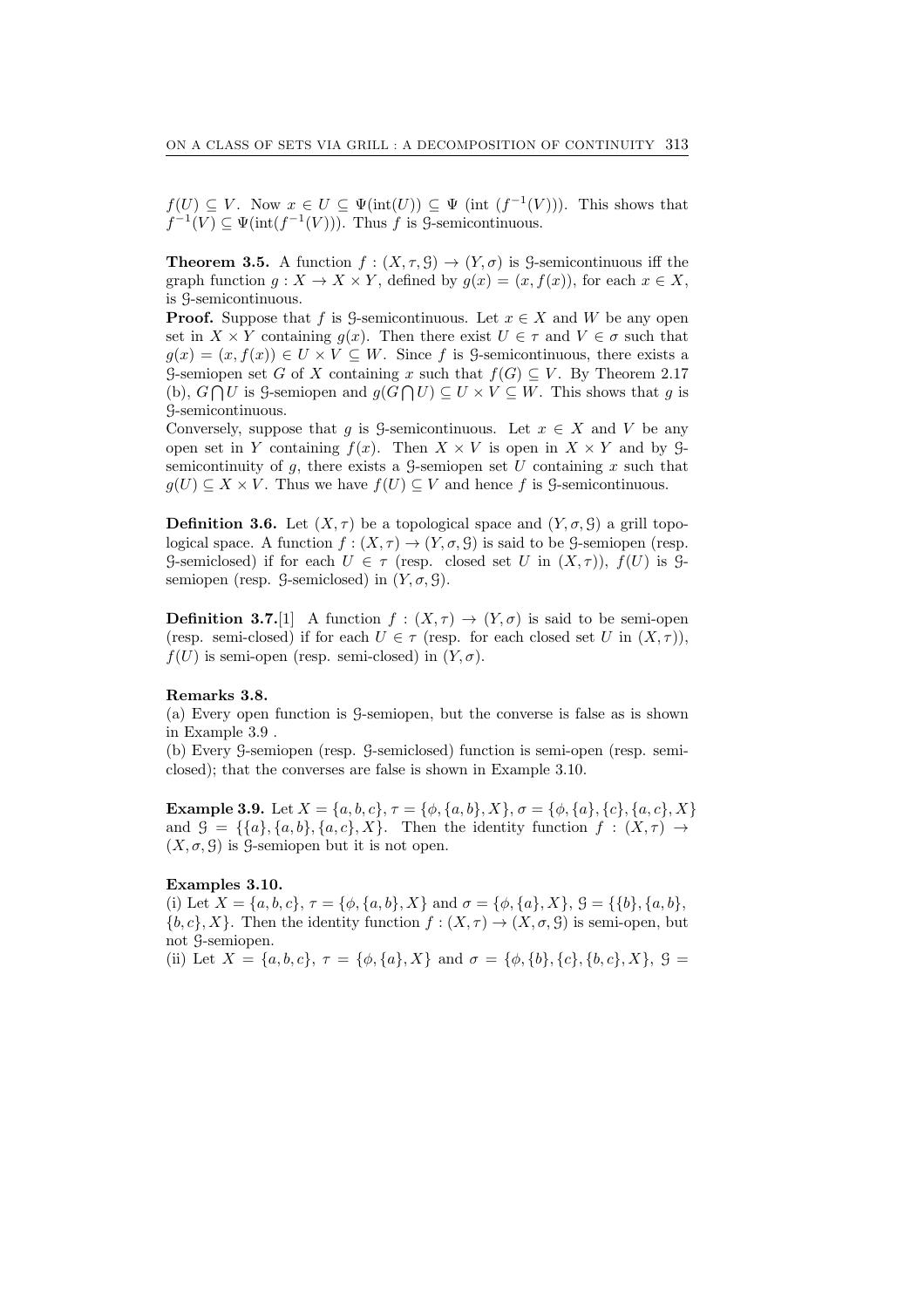$\{\{a\}, \{a, b\}, \{a, c\}, X\}$ . We define a function  $f : (X, \tau) \to (X, \sigma, \mathcal{G})$  as follows:

$$
f(a) = a, \, f(b) = f(c) = b.
$$

Then f is semi-closed, but it is not G-semiclosed.

**Theorem 3.11.** A function  $f : (X, \tau) \to (Y, \sigma, \mathcal{G})$  is G-semiopen iff for each  $x \in X$  and each neighbourhood U of x, there exists a G-semiopen set V in Y such that  $f(x) \in V \subseteq f(U)$ .

**Proof.** Suppose that f is a G-semiopen function and let  $x \in X$ . Also let U be any neighbourhood of x. Then there exists  $G \in \tau$  such that  $x \in G \subseteq U$ . Since f is G-semiopen,  $f(G) = V$  (say) is G-semiopen and  $f(x) \in V \subseteq f(U)$ . Conversely, suppose that U is any open set in X. Then for each  $x \in U$ , there exists a G-semiopen set  $V_x$  such that  $f(x) \in V_x \subseteq f(U)$ . Thus  $f(U) = \bigcup \{V_x :$  $x \in U$  and hence by Theorem 2.17 (a),  $f(U)$  is G-semiopen. This shows that  $f$  is  $\mathcal{G}\text{-semipen}.$ 

**Theorem 3.12.** Let  $f : (X, \tau) \to (Y, \sigma, \mathcal{G})$  be a g-semiopen function. If V is any subset of Y and F is a closed subset of X containing  $f^{-1}(V)$ , then there exists a G-semiopen set H in  $(Y, \sigma, \mathcal{G})$  containing V such that  $f^{-1}(H) \subseteq F$ . **Proof.** Suppose that f is G-semiopen. Let V be any subset of Y and F be a closed subset of X containing  $f^{-1}(V)$ . Then  $X \setminus F$  is open in  $(X, \tau)$  and hence by G-semiopenness of f,  $f(X \setminus F)$  is G-semiopen. Thus  $H = Y \setminus f(X \setminus F)$  is G-semiclosed and consequently  $f^{-1}(V) \subseteq F$  implies that  $V \subseteq H$ . Further we obtain that  $f^{-1}(H) \subseteq F$ .

If we set  $\mathcal{G} = [X]$  in the above theorem, we have the following result which incidentally proves Theorem 3.1 of [8] (refer to Remark 2.7).

**Corollary 3.13.** Suppose a function  $f : X \to Y$  is semi-open. Then for any subset V of Y and for any closed set F of X containing  $f^{-1}(V)$ , there exists a semi-closed set H of Y containing V such that  $f^{-1}(H) \subseteq F$ .

**Theorem 3.14.** For any bijection  $f : (X, \tau) \to (Y, \sigma, \mathcal{G})$  the following are equivalent:

(a)  $f^{-1}$  :  $(Y, \sigma, \mathcal{G}) \to (X, \tau)$  is *S*-semicontinuous.

(b)  $f$  is  $\mathcal{G}$ -semiopen.

 $(c)$  f is  $\mathcal{G}\text{-semiclosed}.$ 

Proof. Obvious.

To accomplish the desired decomposition of continuity, we now define a type of sets and a kind of functions in terms of such sets.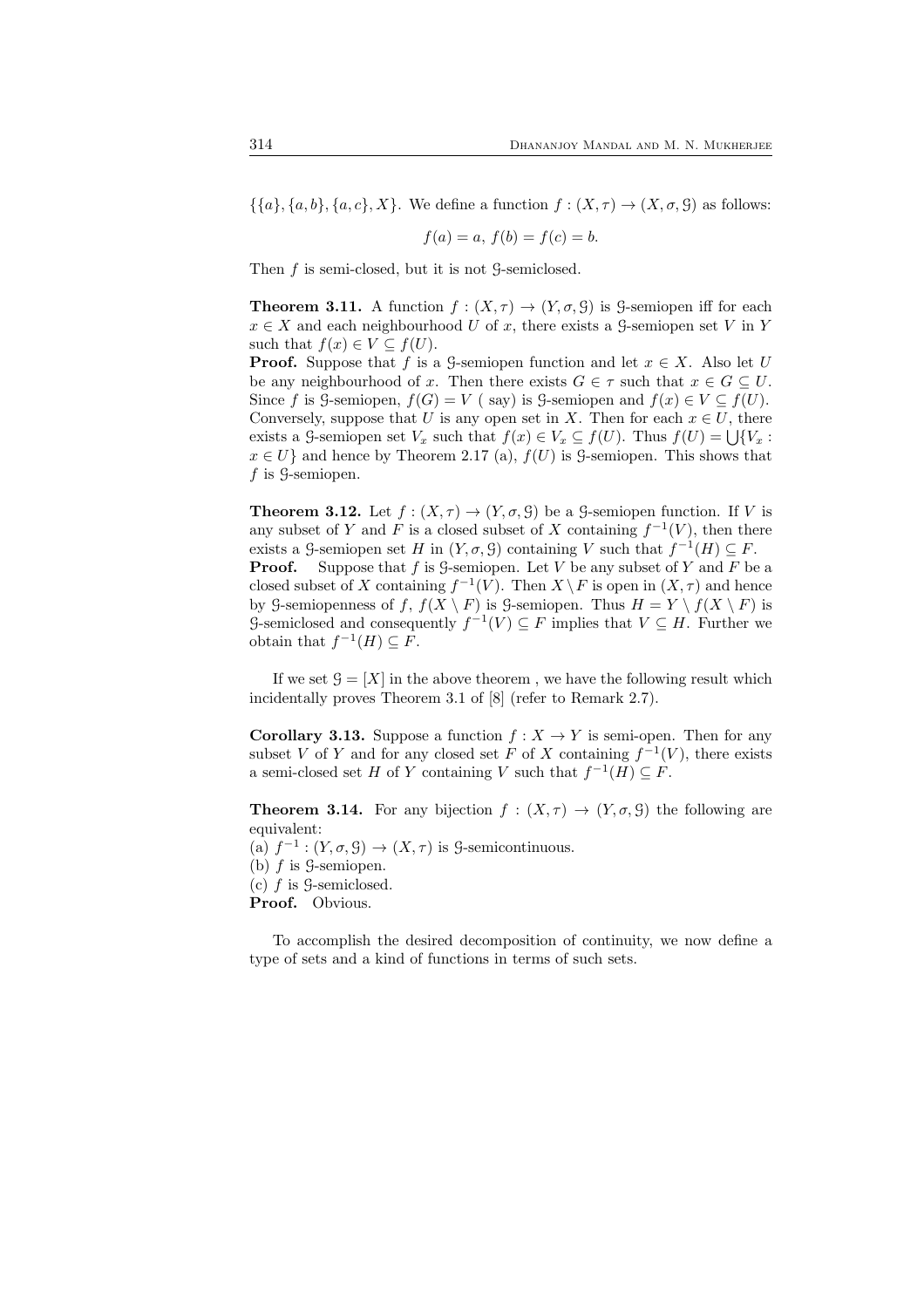**Definition 3.15.** A subset A of a grill topological space  $(X, \tau, \mathcal{G})$  is said to be a GS-set if  $A = U \cap V$ , where  $U \in \tau$  and  $\Psi(\text{int}V) = \text{int } V$ .

The above definition incidentally gives a decomposition of openness of sets in a grill topological space as follows.

**Theorem 3.16.** Let  $(X, \tau, \mathcal{G})$  be a grill topological space. Then a subset A of X is open in X iff it is G-semiopen and a GS-set in  $(X, \tau, \mathcal{G})$ .

**Proof.** Let A be open in X. Then A is G-semiopen as  $A \subseteq \Psi$  ( $int(A)$ ). Also A can be expressed as  $A = A \bigcap X$ , where A is open in X and  $\Psi(\text{int}X) = \text{int}X$ . Thus A is a  $\mathcal{S}S\text{-set}.$ 

Conversely, let A be G-semiopen and a GS-set. Thus  $A \subseteq \Psi(\text{int } (A))$ =  $\Psi(\text{int}(U\bigcap V))$  where  $U \in \tau$  and  $\Psi(\text{int}V) = \text{int } V$ . Now  $A \subseteq U\bigcap A \subseteq$  $U \bigcap \Psi(\text{int}(U \bigcap V)) = U \bigcap \Psi(U \bigcap \text{int}(V)) \subseteq U \bigcap \Psi(U) \bigcap \Psi(\text{int}(V)) = U \bigcap \text{int}(V)$  $=$  int(A). Hence A is open in X.

**Definition 3.17.** A function  $f : (X, \tau, \mathcal{G}) \to (Y, \sigma)$  is said to be  $\mathcal{G}S$ -continuous if for each  $V \in \sigma$ ,  $f^{-1}(V)$  is a  $\mathcal{S}S$ -set in  $(X, \tau, \mathcal{G})$ .

Using Theorem 3.16 , we obtain the following decomposition of continuity: **Theorem 3.18.** Let  $(X, \tau, \mathcal{G})$  be a grill topological space. Then for a function  $f: (X, \tau, \mathcal{G}) \to (Y, \sigma)$ , the following are equivalent:

(b) f is G-semicontinuous and GS-continuous.

## References

- [1] N. Biswas; On some mappings in topological spaces, Bull. Calcutta Math. 61 (1969), 127-135.
- [2] K. C. Chattopadhyay, O. Njastad and W. J. Thron; Merotopic spaces and extensions of closure spaces, Canad. J. Math., (No 4) (1983), 613-629.
- [3] K. C. Chattopadhyay and W. J. Thron; Extensions of closure spaces, Canad. J. Math., (No 6) (1977), 1277-1286.
- [4] G. Choquet; Sur les notions de filtre et grille, Comptes Rendus Acad. Sci. Paris, 224 (1947), 171-173.
- [5] E. Hatir and S. Jafari; On some new classes of sets and a new decomposition of continuty via grills, J. Advs. Math. Studies., 3(1) (2010), 33-40.

<sup>(</sup>a)  $f$  is continuous.